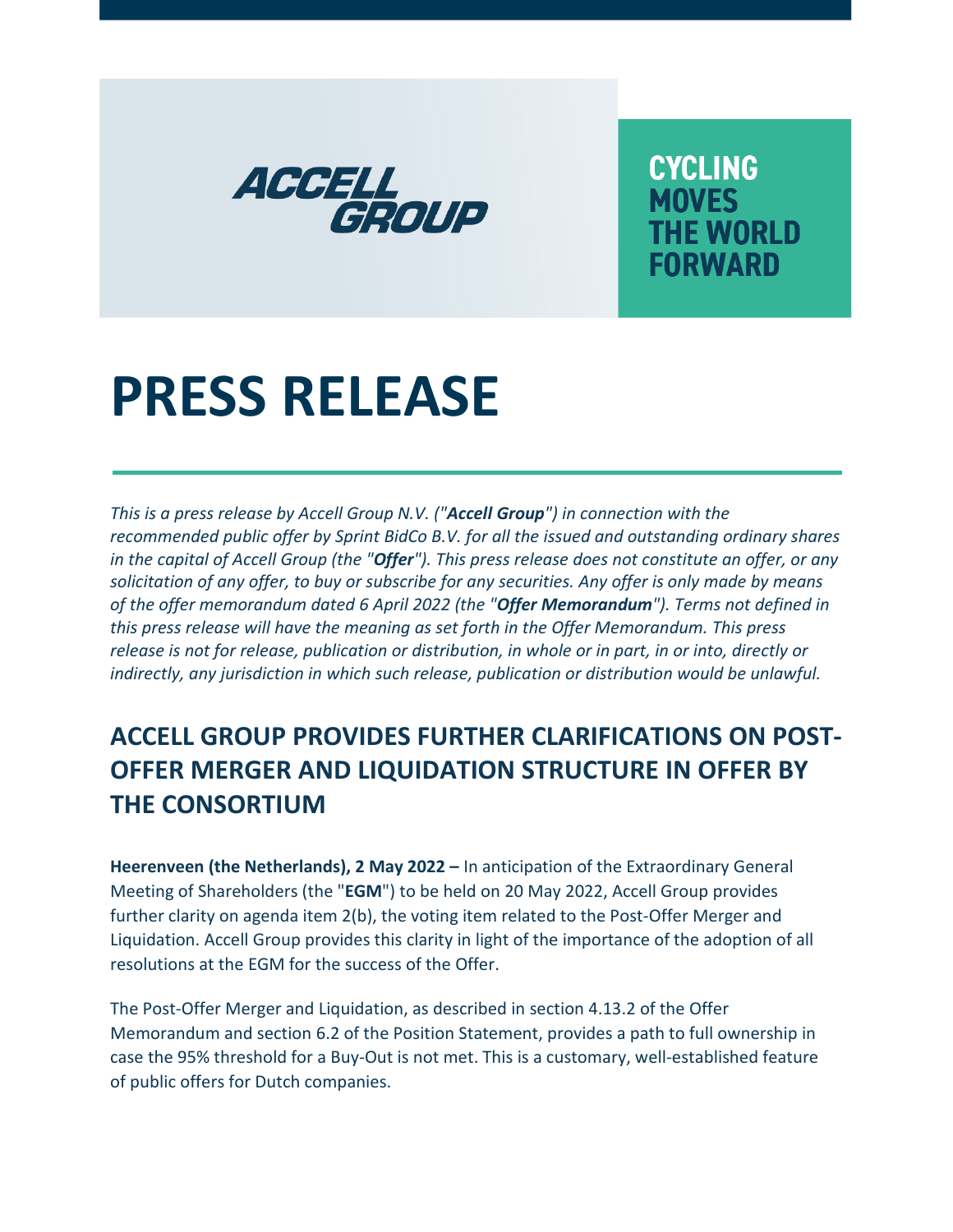Accell Group has taken note of the feedback of stakeholders about the ability for Accell Group to agree with the Offeror prior to Settlement on a percentage below 80% for the implementation of the Post-Offer Merger and Liquidation. Accell Group has decided to forego this ability and hereby confirms it will not agree to a lower percentage.

The Post-Offer Merger and Liquidation for which approval is sought at the EGM may therefore be implemented only in the event that the Tendered, Owned and Committed Shares at any time represent at least 80% but less than 95% of the Shares on a Fully Diluted basis.

Consistent with the terms of the Offer Memorandum, upon the adoption of the Back-End Resolution at the EGM and such Back-End Resolution remaining in full force and effect on the Acceptance Closing Time, the Acceptance Threshold is reduced to 80% of the Shares on a Fully Diluted basis.

The deadline for granting a voting proxy for the EGM is 13 May 2022. More information for shareholders and all relevant documents with regard to the Offer and the EGM (including Offer Memorandum, Position Statement and EGM Convocation, agenda and explanatory notes) can be found at [abouttheoffer.accell-group.com.](https://abouttheoffer.accell-group.com/en/)

## **ABOUT ACCELL GROUP**

We believe cycling moves the world forward. We design simple and smart solutions in order to create a fantastic cycling experience for everyone who uses our bikes. Accell Group makes bicycles, bicycle parts and accessories. We are the European market leader in e-bikes and second largest in bicycle parts and accessories, with numerous leading European bicycle brands under one roof. These brands were built by pioneers for whom the best was not good enough. We still embody the entrepreneurial spirit of those family businesses to this day. We keep pushing ourselves to create high-quality, high performance, cutting-edge products driven by the continuous exchange of know-how and craftsmanship. Well-known bicycle brands in our portfolio include Haibike, Winora, Ghost, Batavus, Koga, Lapierre, Raleigh, Sparta, Babboe and Carqon. XLC is our brand for bicycle parts and accessories. Accell Group employs approximately 3,500 people across 15 countries. Our bikes and related products are sold to dealers and consumers in more than 80 countries. In 2021, we sold around 856 thousand bicycles and recorded a turnover of € 1.4 billion. [www.accell-group.com](https://www.accell-group.com/en)

#### **FOR MORE INFORMATION**

CFF Communications, Frank Jansen / Uneke Dekkers: + 31 6 21 54 23 69 / + 31 6 50 26 16 26 [frank.jansen@cffcommunications.nl](mailto:frank.jansen@cffcommunications.nl) / [uneke.dekkers@cffcommunications.nl](mailto:uneke.dekkers@cffcommunications.nl)

# **REGULATED INFORMATION**

This press release contains information that qualifies or may qualify as inside information within the meaning of Article 7(1) of the EU Market Abuse Regulation (596/2014/EU).

### **GENERAL RESTRICTIONS AND FORWARD-LOOKING STATEMENTS**

The distribution of this press release may, in some countries, be restricted by law or regulation. Persons who come into possession of this document should inform themselves of and observe these restrictions. Any failure to comply with these restrictions may constitute a violation of applicable law. To the fullest extent permitted by applicable law, Accell Group disclaims any responsibility or liability for the violation of any such restrictions by any person.